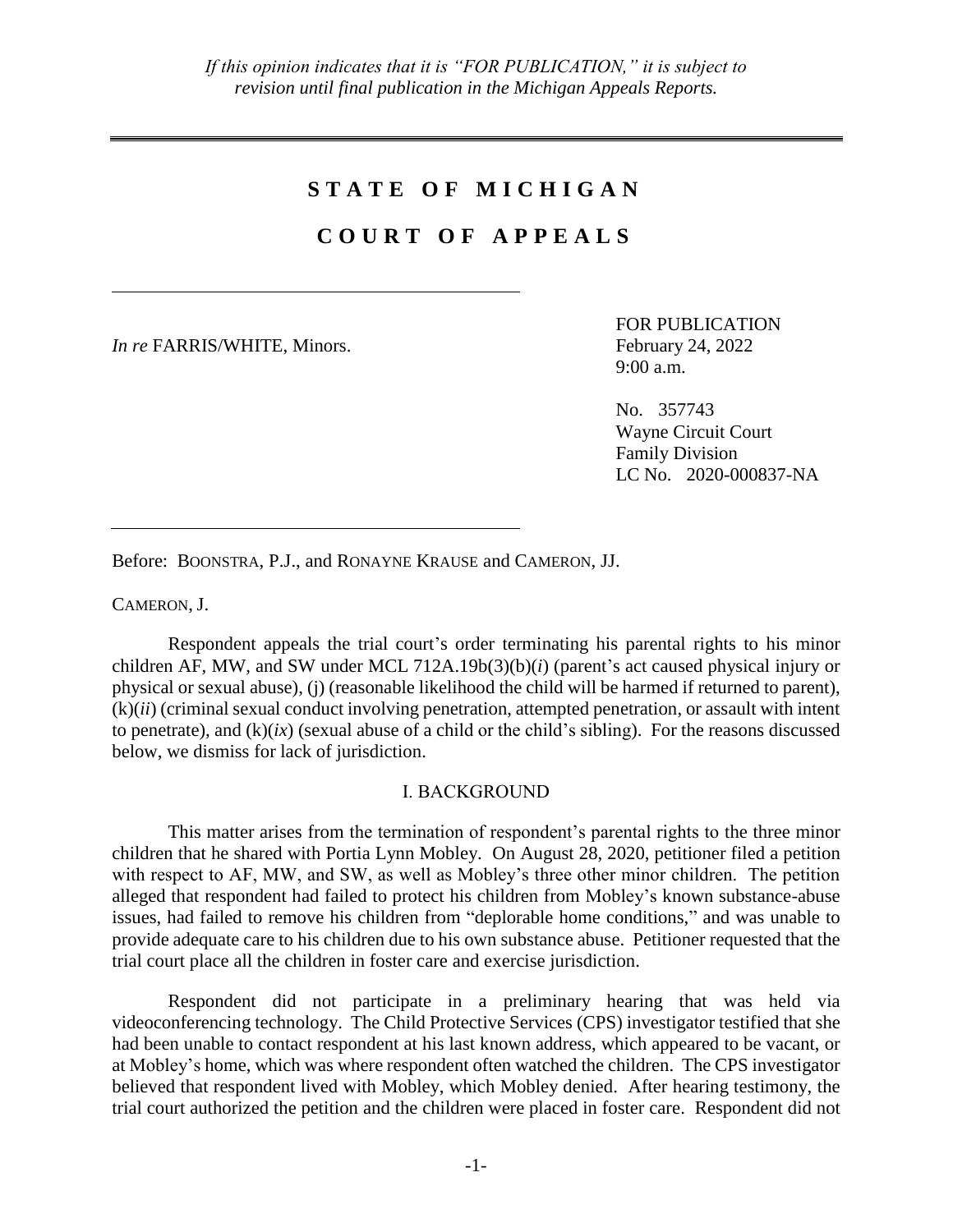participate in the two pretrial hearings that followed; his first appearance was at the adjudication trial on January 22, 2021, via videoconferencing technology. Respondent acknowledged that he knew what was "going on" because he had been with Mobley, but could not be "in the camera" when she participated in the previous hearings. Respondent's attorney requested a trial, and respondent's adjudication trial was scheduled for March 8, 2021.<sup>1</sup>

Before trial, petitioner filed an amended petition which alleged that respondent had sexually abused AM and PM, two of Mobley's children who are unrelated to respondent.<sup>2</sup> Petitioner requested termination of respondent's parental rights to AF, MW, and SW. Respondent did not appear for the scheduled March 8, 2021 adjudication trial, which was later adjourned, and did not participate in any subsequent court proceedings. Respondent also did not respond to his attorney's attempts to contact him, and the caseworker was unable to locate him.<sup>3</sup> Respondent failed to appear at the combined adjudication and dispositional hearing despite the trial court sending respondent a summons via certified mail. After the close of proofs, the referee recommended that the trial court exercise jurisdiction with respect to respondent, find that statutory grounds existed to support termination of respondent's parental rights, and find that termination was in AF, MW, and SW's best interests. The trial court thereafter entered an order in accordance with the referee's recommendations. This appeal followed.

## II. ANALYSIS

The argument on appeal is that termination of respondent's parental rights was improper because the workers failed to make "any type of real effort or even a reasonable effort to contact" respondent and locate him. However, it is first necessary to address a jurisdictional matter. Although this Court's jurisdiction has not been challenged, "[a] court is, at all times, required to question sua sponte its own jurisdiction." *Tyrrell v Univ of Mich*, 335 Mich App 254, 260; 966 NW2d 219 (2020). "Whether this Court has jurisdiction to hear an appeal is a question of law reviewed de novo." *Id*. at 260-261.

MCR 7.203(A)(2) provides that this Court "has jurisdiction of an appeal of right *filed by an aggrieved party* from" "[a] judgment or order of a court or tribunal from which appeal of right to the Court of Appeals has been established by law or court rule." (Emphasis added.)

 $\overline{a}$ 

<sup>&</sup>lt;sup>1</sup> Following the January 2021 trial, the trial court exercised jurisdiction with respect to Mobley and ordered her to participate in services. At the time respondent's parental rights were terminated, Mobley was still working toward reunification with the children.

 $2$  AM submitted to a forensic interview during the proceeding, and the interview was recorded. The video of AM's disclosures was admitted into evidence.

<sup>&</sup>lt;sup>3</sup> The caseworker testified that she had sent certified letters to respondent, that she had attempted to get updated contact information from Mobley, that she had conducted a "true person search," that she had conducted other "online searches," and that she had ensured that respondent was not incarcerated in Michigan. See *Michigan Absent Parent Protocol: Identifying, Locating, and Notifying Absent Parents in Child Protective Proceedings* (2018), § C(3), p 7. The caseworker also testified that she had called every known phone number that was associated with respondent. See *id*.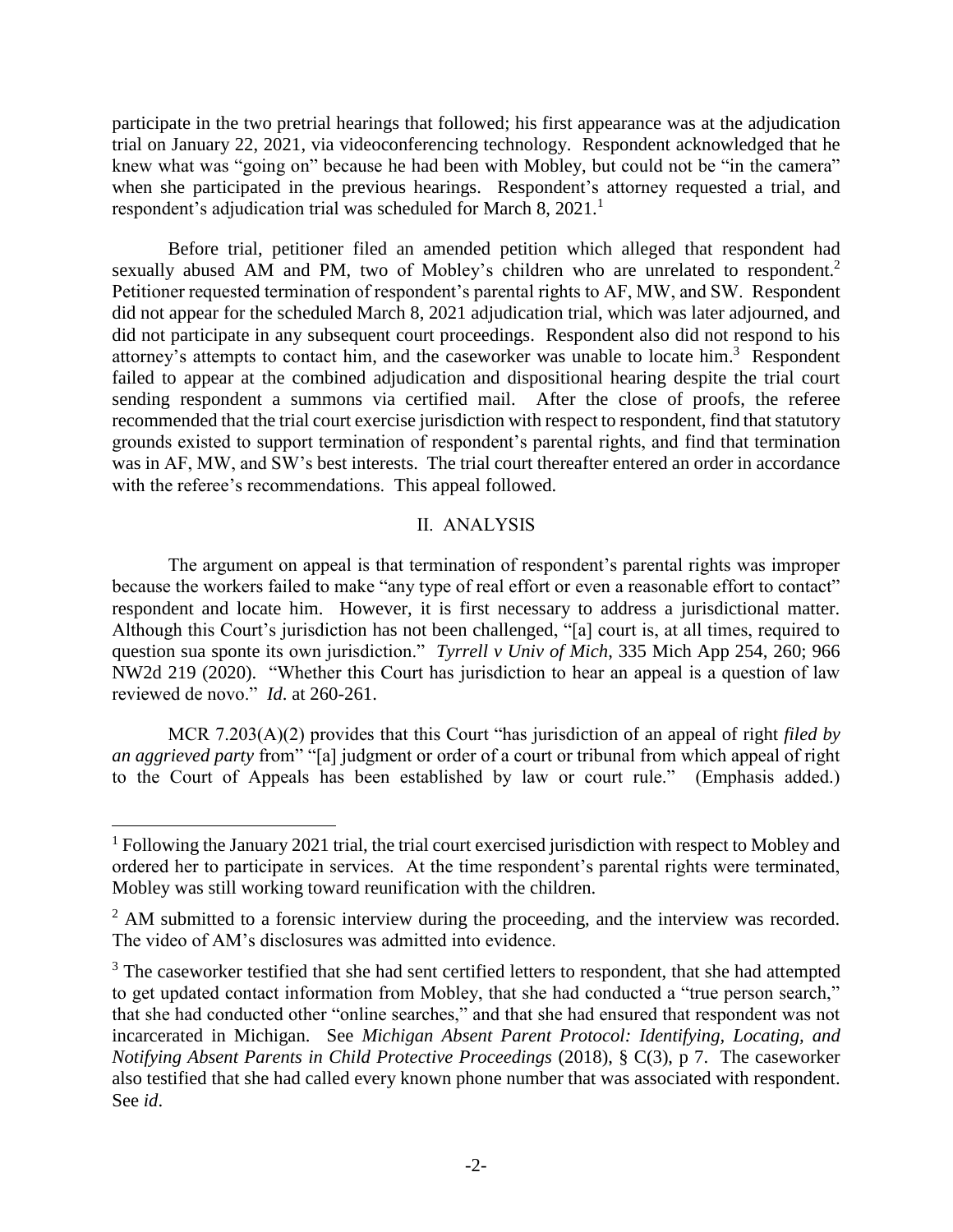MCR 3.993(A)(4) identifies "an order terminating parental rights" as an order that is appealable to this Court by right, and MCR 7.202(4) defines "filing" as "the delivery of a document to a court clerk and the receipt and acceptance of the document by the clerk with the intent to enter it in the record of the court."

"[A]n appeal as of right in any civil case must be taken within 21 days," and "[t]he period runs from the entry of:"

(a) the judgment or order appealed from;

(b) *an order appointing counsel*;

(c) an order denying a request for appointment of counsel in a civil case in which an indigent party is entitled to appointed counsel, if the trial court received the request within the initial 21-day appeal period;

(d) an order deciding a post-judgment motion for new trial, rehearing, reconsideration, or other relief from the order or judgment appealed, if the motion was filed within the initial 21-day appeal period or within any further time that the trial court has allowed for good cause during that 21-day period. [MCR 7.204(A)(1) (emphasis added).]

In child protective proceedings, "an indigent respondent is entitled to appointment of an attorney to represent the respondent on appeal" "[i]n any appeal as of right[.]" MCR 3.993(A). "A request for appointment of appellate counsel must be made within 14 days after notice of the order is given[.]" MCR 3.993(D)(1). If the request "is timely filed and the court finds that the respondent is financially unable to provide an attorney, the court shall appoint an attorney within 14 days after the respondent's request is filed." MCR 3.993(D)(2). The order of appointment "must be entered on a form approved by the State Court Administrator's Office, entitled 'Claim of Appeal and Order Appointing Counsel[.]' " MCR 3.993(D)(3). The trial court must submit this order to this Court. MCR 3.993(D)(3). "Entry of the order by the trial court . . . constitutes a timely filed claim of appeal for the purposes of MCR 7.204." MCR 3.993(D)(3).

Because the trial court's entry of the order appointing appellate counsel constitutes "a timely filed claim of appeal," and because the trial court is responsible for submitting that order to this Court, the claim of appeal is filed by the trial court. Consequently, the jurisdictional issue here is whether "an aggrieved party" initiated the appellate process by requesting appellate counsel.

"An aggrieved party is not one who is merely disappointed over a certain result," but is one who "suffered a concrete and particularized injury." *Federated Ins Co v Oakland Co Rd Comm*, 475 Mich 286, 291; 715 NW2d 846 (2006). "[A] litigant on appeal *must demonstrate an injury arising from* . . . *the actions of the trial court* . . . rather than an injury arising from the underlying facts of the case." *Id*. at 292 (citations omitted; emphasis added). As stated in *Grace Petroleum Corp v Pub Serv Comm*, 178 Mich App 309, 312; 443 NW2d 790 (1989):

An appeal can only be taken by parties who are affected by the judgment appealed from. There must be some substantial rights of the parties which the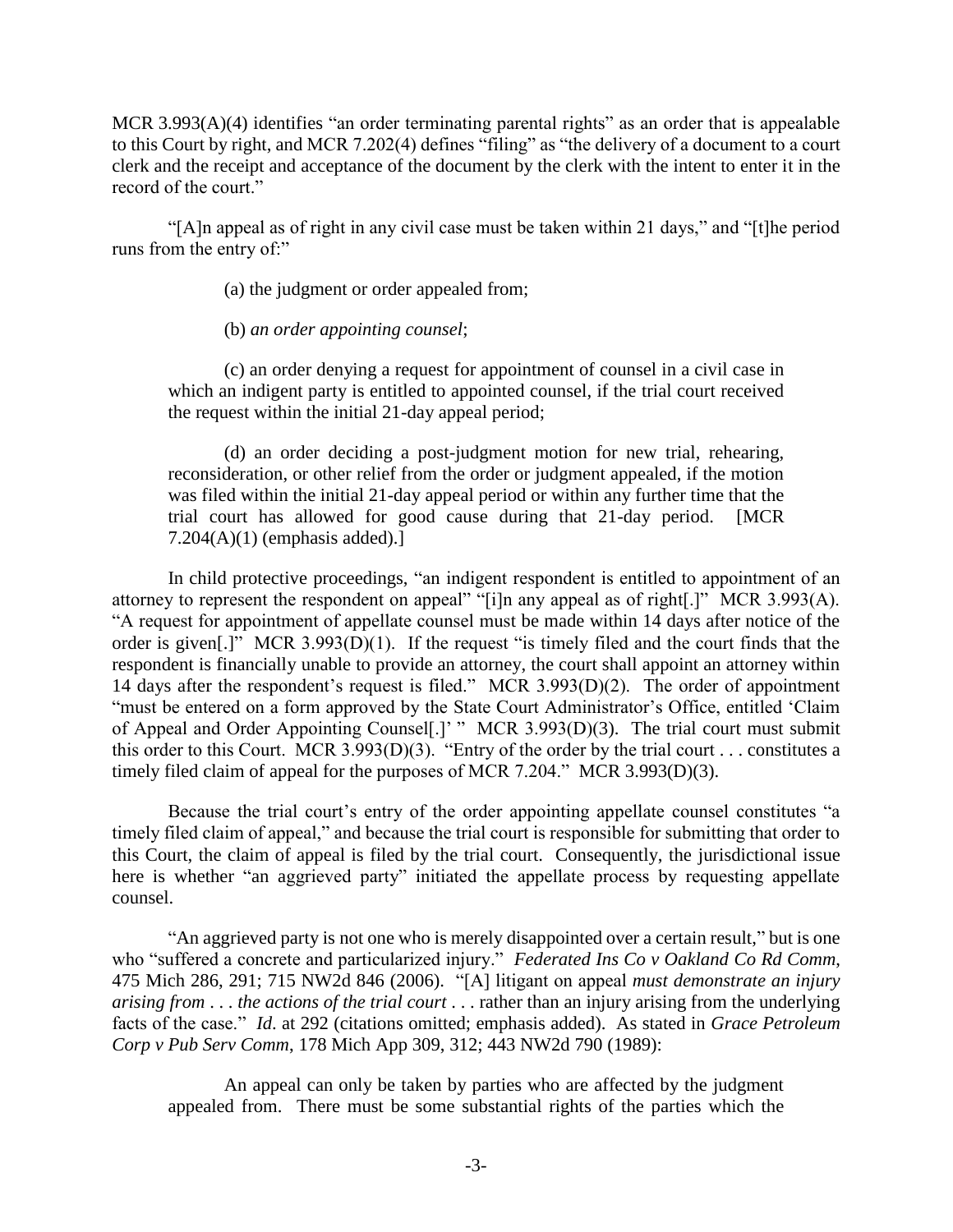judgment would prejudice. A party is aggrieved by a judgment or order when it operates on his rights and property or bears directly on his interest.

In this case, respondent did not request appointed counsel to pursue this appeal. Instead, respondent's trial counsel initiated this appeal when he requested appointed counsel on his client's behalf. However, the record is clear that trial counsel's request for appointed counsel was not made at the direction of respondent. Specifically, after the referee concluded that statutory grounds existed to exercise jurisdiction, that petitioner had established by clear and convincing evidence that statutory grounds existed to support termination of respondent's parental rights, and that termination was in the children's best interests, the referee informed respondent's counsel:

[O]f course it's a difficult scenario to represent a client who does not appear or in fact [does] not make himself available for or assisting in his own representation. But, all things considered I think that you did a good job with regard to the circumstances that were handed to you. And I will get [you] appellate rights . . . [and] I thank and . . . excuse [you] . . . .

But your client . . . has seven days to ask a judge to review this hearing and you also have 14 days to appeal the termination of parental rights to the Michigan Court of Appeals and appellate counsel can be provided if needed or requested.<sup>[4]</sup>

With regard to this appeal, respondent's trial counsel responded:

 $\overline{a}$ 

I'll fill out the paperwork and send it and file it today for my client so in the event he does show up his rights will at least be protected on that issue.

Respondent's counsel then executed a request for appellate counsel "on behalf of" respondent.<sup>5</sup> After the trial court adopted the referee's findings of fact and conclusions of law, the trial court appointed appellate counsel to represent respondent. The trial court submitted the "Claim of Appeal and Order Appointing Counsel" and other required documentation to this Court, and appellate proceedings commenced.

Based on these facts, we conclude that "an aggrieved party" did not file the request for appellate counsel. Instead, respondent's trial counsel initiated the appeal by requesting that respondent be appointed appellate counsel. From there, appellate counsel was appointed and the appeal as of right was filed by the trial court. While "[a]n attorney often acts as his client's agent," *Uniprop, Inc v Morganroth*, 260 Mich App 442, 447; 678 NW2d 638 (2004), and generally "a principal is bound by an agent's actions within the agent's actual or apparent authority," *James v Alberts*, 464 Mich 12, 15; 626 NW2d 158 (2001), the record is clear that respondent's attorney did

 $4$  It appears that the referee was referencing the 14-day requirement contained in MCR 3.993(D)(1).

<sup>&</sup>lt;sup>5</sup> Trial counsel used the incorrect SCAO form to request appellate counsel. This should have been apparent to trial counsel and the trial court because the form specifically states that "[t]his form is not to be used for requests and orders for appellate counsel after termination of parental rights. See form JC 84."